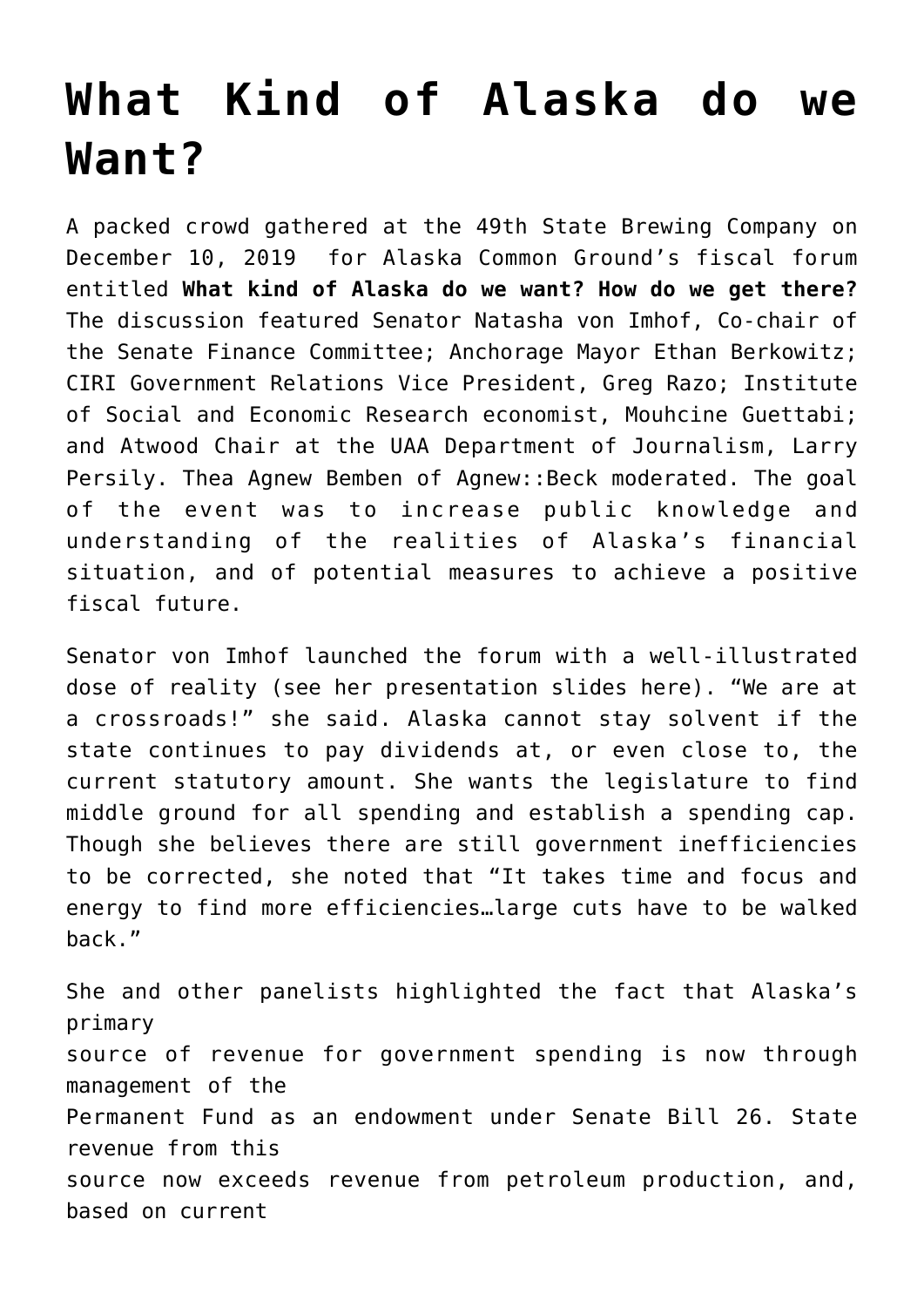projections, will continue to do so. The statute established 5.5% as the percentage of the market value available from the Permanent Fund this year. Next year it will be 5%. Other endowment systems were studied, and percentages were carefully gaged and set to protect the principle of the fund. Greg Razo noted that Alaska's public spending must recognize the food insecurity in villages where part of the economy is subsistence hunting, fishing, and gathering. Climate change is threatening this ancient and traditional part of Alaska's economy. Mayor Berkowitz described how once generous state assistance to Anchorage has been reduced over the years to a pittance. Now the state does not even clear sidewalks on state roads within the municipality. He sees great potential to build the earnings of the Permanent Fund by investing more money in it. The Mayor advocated dividing the growing "percent of market value" earnings three ways to establish an ongoing percent for municipalities, for state services, and for dividends. Mouhcine Guettabi and Larry Persily took the lead in emphasizing the economic value of quality of life and the fact that attracting people and economic development to Alaska depends greatly on having good state educational systems, transportation, and other public services. Persily concluded by telling people to look at the